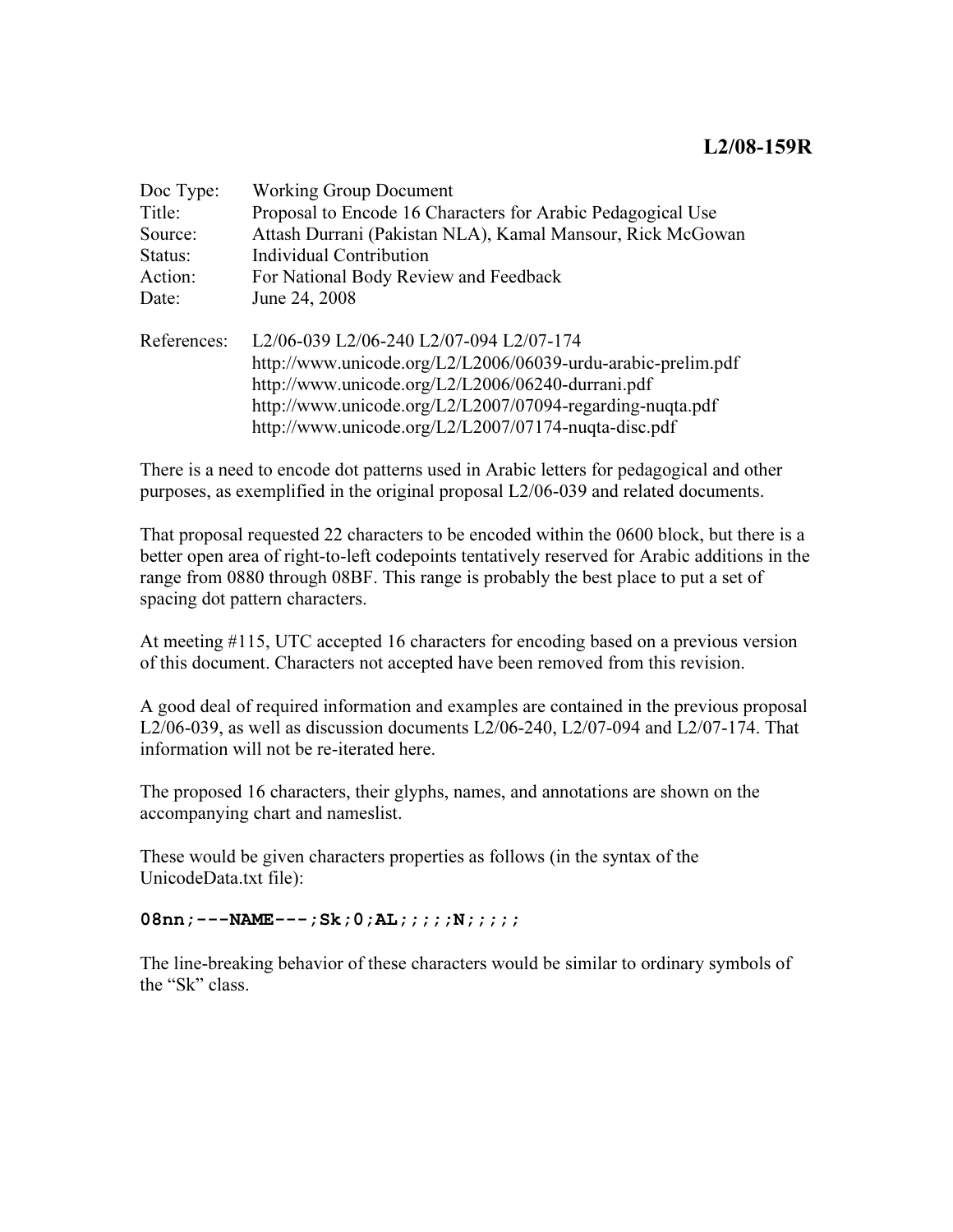## 0880 Arabic Pedagogical Symbols 089F



| 0880 |    | ARABIC SINGLE NUQTA ABOVE          |
|------|----|------------------------------------|
| 0881 |    | ARABIC SINGLE NUQTA BELOW          |
| 0882 | ă  | ARABIC DOUBLE NUQTA ABOVE          |
| 0883 |    | ARABIC DOUBLE NUQTA BELOW          |
| 0884 | z  | ARABIC TRIPLE NUQTA ABOVE          |
| 0885 |    | ARABIC TRIPLE NUQTA BELOW          |
| 0886 | ģ  | ARABIC TRIPLE INVERTED NUQTA ABOVE |
| 0887 |    | ARABIC TRIPLE INVERTED NUQTA BELOW |
| 0888 | ĭ  | ARABIC QUADRUPLE NUQTA ABOVE       |
|      |    | • Sindhi                           |
| 0889 |    | ARABIC QUADRUPLE NUQTA BELOW       |
|      |    | • Sindhi                           |
| 088A |    | <reserved></reserved>              |
| 088B |    | ARABIC DOUBLE DANDA BELOW          |
|      | \$ | • Sindhi                           |
| 088C |    | ARABIC DOUBLE NUQTA VERTICAL ABOVE |
|      |    | $\cdot$ Sindhi                     |
| 088D |    | ARABIC DOUBLE NUQTA VERTICAL BELOW |
|      |    | • Sindhi                           |
| 088E |    | $<$ reserved $>$                   |
| 088F |    | <reserved></reserved>              |
| 0890 |    | <reserved></reserved>              |
| 0891 |    | <reserved></reserved>              |
| 0892 |    | $<$ reserved $>$                   |
| 0893 |    | ARABIC SINGLE CIRCLE BELOW         |
|      |    | •Pashto                            |
| 0894 |    | <b>ARABIC TOTA ABOVE</b>           |
|      |    | $\bullet$ Urdu                     |
| 0895 |    | <b>ARABIC TOTA BELOW</b>           |
|      |    | • Urdu                             |

Printed using UniBook™ (http://www.unicode.org/unibook/)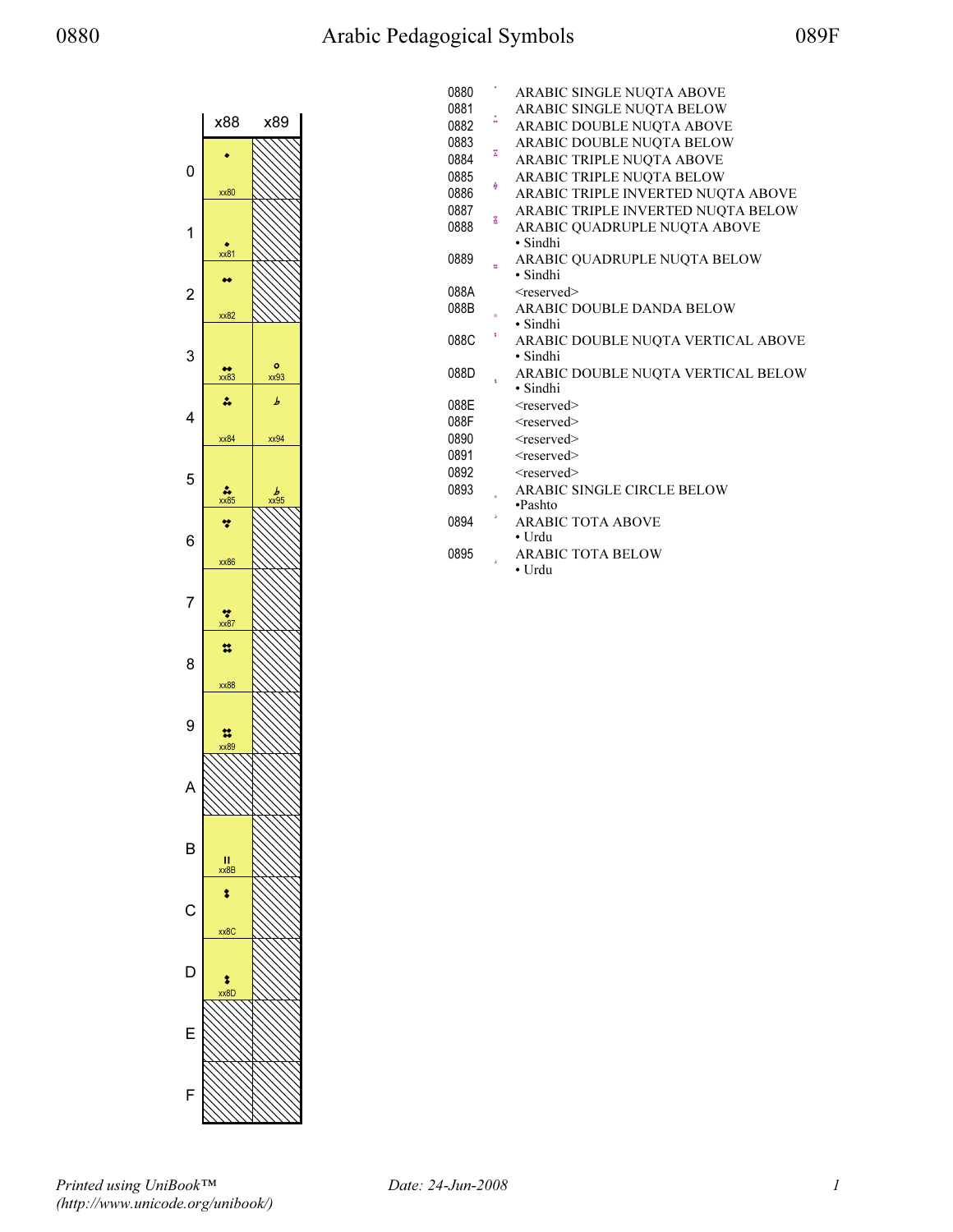| <b>ISO/IEC JTC 1/SC 2/WG 2</b><br>PROPOSAL SUMMARY FORM TO ACCOMPANY SUBMISSIONS<br>FOR ADDITIONS TO THE REPERTOIRE OF ISO/IEC 10646 <sup>1</sup><br>Please fill all the sections A, B and C below.<br>Please read Principles and Procedures Document (P & P) from http://www.dkuug.dk/JTC1/SC2/WG2/docs/principles.html for                                                                                                                                                                                                                                                                                                                                                                                                                                                                                                                                                                                                                                                           |  |  |  |  |
|----------------------------------------------------------------------------------------------------------------------------------------------------------------------------------------------------------------------------------------------------------------------------------------------------------------------------------------------------------------------------------------------------------------------------------------------------------------------------------------------------------------------------------------------------------------------------------------------------------------------------------------------------------------------------------------------------------------------------------------------------------------------------------------------------------------------------------------------------------------------------------------------------------------------------------------------------------------------------------------|--|--|--|--|
| guidelines and details before filling this form.<br>Please ensure you are using the latest Form from http://www.dkuug.dk/JTC1/SC2/WG2/docs/summaryform.html.<br>See also http://www.dkuug.dk/JTC1/SC2/WG2/docs/roadmaps.html for latest Roadmaps.                                                                                                                                                                                                                                                                                                                                                                                                                                                                                                                                                                                                                                                                                                                                      |  |  |  |  |
| A. Administrative                                                                                                                                                                                                                                                                                                                                                                                                                                                                                                                                                                                                                                                                                                                                                                                                                                                                                                                                                                      |  |  |  |  |
| 1. Title:<br>Proposal to encode 16 characters for Arabic pedagogical use<br>Dr. Attash Durrani (NLA, Pakistan); Kamal Mansour; Rick McGowan<br>2. Requester's name:<br>3. Requester type (Member body/Liaison/Individual contribution):<br>Member body<br>4. Submission date:<br>June 24, 2008                                                                                                                                                                                                                                                                                                                                                                                                                                                                                                                                                                                                                                                                                         |  |  |  |  |
| L2/06-039 L2/06-240 L2/07-094 L2/07-174<br>5. Requester's reference (if applicable):<br>6. Choose one of the following:<br>This is a complete proposal:<br><b>YES</b><br>(or) More information will be provided later:                                                                                                                                                                                                                                                                                                                                                                                                                                                                                                                                                                                                                                                                                                                                                                 |  |  |  |  |
| <b>B. Technical - General</b>                                                                                                                                                                                                                                                                                                                                                                                                                                                                                                                                                                                                                                                                                                                                                                                                                                                                                                                                                          |  |  |  |  |
| 1. Choose one of the following:<br>a. This proposal is for a new script (set of characters):<br>Proposed name of script:<br>b. The proposal is for addition of character(s) to an existing block:<br>YES<br>Name of the existing block:<br>(Arabic)                                                                                                                                                                                                                                                                                                                                                                                                                                                                                                                                                                                                                                                                                                                                    |  |  |  |  |
| 16<br>2. Number of characters in proposal:<br>3. Proposed category (select one from below - see section 2.2 of P&P document):<br>A-Contemporary A B.1-Specialized (small collection)<br>B.2-Specialized (large collection)<br>$\mathbf{1}$<br>C-Major extinct<br>D-Attested extinct<br>E-Minor extinct<br>F-Archaic Hieroglyphic or Ideographic<br>G-Obscure or questionable usage symbols<br><b>Contract Contract</b>                                                                                                                                                                                                                                                                                                                                                                                                                                                                                                                                                                 |  |  |  |  |
| 4. Is a repertoire including character names provided?<br>YES<br>a. If YES, are the names in accordance with the "character naming guidelines"<br>in Annex L of P&P document?<br><b>YES</b><br><b>YES</b><br>b. Are the character shapes attached in a legible form suitable for review?<br>5. Who will provide the appropriate computerized font (ordered preference: True Type, or PostScript format) for                                                                                                                                                                                                                                                                                                                                                                                                                                                                                                                                                                            |  |  |  |  |
| publishing the standard?<br>Kamal Mansour (Monotype Imaging)<br>If available now, identify source(s) for the font (include address, e-mail, ftp-site, etc.) and indicate the tools<br><b>Example 2018 Truetype font - used to create this proposal - Kamal Mansour</b><br>used:<br>6. References:<br>a. Are references (to other character sets, dictionaries, descriptive texts etc.) provided? See L2/06-039<br>b. Are published examples of use (such as samples from newspapers, magazines, or other sources)<br>of proposed characters attached?<br>See L2/06-039, and othe references above                                                                                                                                                                                                                                                                                                                                                                                      |  |  |  |  |
| 7. Special encoding issues:<br>Does the proposal address other aspects of character data processing (if applicable) such as input,<br>presentation, sorting, searching, indexing, transliteration etc. (if yes please enclose information)?<br><b>NO</b>                                                                                                                                                                                                                                                                                                                                                                                                                                                                                                                                                                                                                                                                                                                               |  |  |  |  |
| 8. Additional Information:<br>Submitters are invited to provide any additional information about Properties of the proposed Character(s) or Script<br>that will assist in correct understanding of and correct linguistic processing of the proposed character(s) or script.<br>Examples of such properties are: Casing information, Numeric information, Currency information, Display behaviour<br>information such as line breaks, widths etc., Combining behaviour, Spacing behaviour, Directional behaviour, Default<br>Collation behaviour, relevance in Mark Up contexts, Compatibility equivalence and other Unicode normalization<br>related information. See the Unicode standard at http://www.unicode.org for such information on other scripts. Also<br>see http://www.unicode.org/Public/UNIDATA/UCD.html and associated Unicode Technical Reports for information<br>needed for consideration by the Unicode Technical Committee for inclusion in the Unicode Standard. |  |  |  |  |

 $^{\rm 1}$  Form number: N3102-F (Original 1994-10-14; Revised 1995-01, 1995-04, 1996-04, 1996-08, 1999-03, 2001-05, 2001-09, 2003-11, 2005-01, 2005-09, 2005-10, 2007-03)